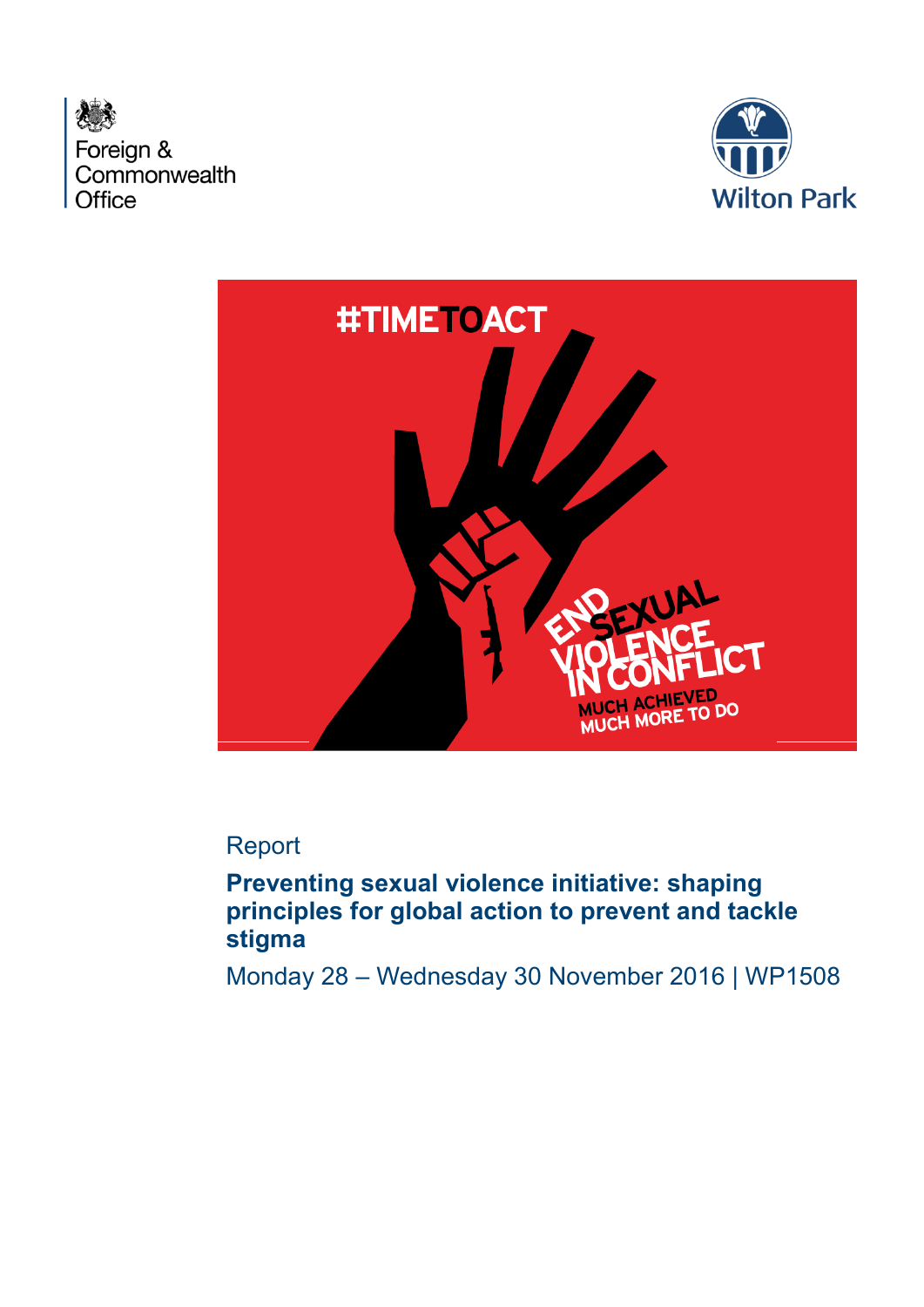

# Report

# **Preventing sexual violence initiative: shaping principles for global action to prevent and tackle stigma**

# Monday 28 – Wednesday 30 November 2016 | WP1508

### **Terminology and Scope**

This report uses the general term 'survivor/victim' to describe a person who has suffered sexual violence in conflict  $(SVC)^1$ , while acknowledging and respecting each individual's right to choose the most appropriate language to express their experience.

The report does not seek to reflect the individual experiences of survivors/victims who participated as experts at this event. It is a summary of the main discussion points and outcomes from the dialogue.

#### **Executive summary**

A three day expert roundtable meeting was convened to inform the UK's Preventing Sexual Violence Initiative (PSVI) priority of tackling and preventing stigma suffered by survivors/victims of SVC. The overarching aim of the meeting was to contribute to the development of principles and recommendations to tackle and prevent such stigma, for inclusion in a Global Action document ('Principles for Global Action'). The final document will be used to mobilise increased political will and resources to prevent and tackle SVCrelated stigma; including a launch at the United Nations in 2017.

SVC-related stigma is a cross-border, cross-societal phenomenon that can be experienced by women, men, girls, boys and children born of rape, in conflict and post-conflict states. Stigma has multi-dimensional causes and consequences and may impact not only upon individuals, but at family, local, national and international levels.

Stigma can manifest in a variety of ways, potentially depriving survivors/victims of their full life chances, dignity and, in some cases, their lives. It may prevent or impede access to the support and practical resources survivors/victims need to recover and produce individual and broader adverse health, socio-economic and political effects.

Stigma is not an inevitable or unavoidable consequence of SVC.

Urgent action to prevent and address stigma may be life-saving, empowering and transformative for individuals and societies in conflict and post-conflict situations. Survivor/victim voices, needs and rights must remain at the centre of efforts to address this phenomenon.

Meeting participants included survivor/victim groups, community and faith leaders, government, legal and medical experts, media, military, police, regional and multilateral bodies. Representatives from a range of conflict and post-conflict countries were in attendance: Afghanistan, Burundi, Bosnia, CAR, Kenya, Kosovo, Iraq, Nepal, Nigeria,

"Stigma is not an inevitable or unavoidable consequence of SVC"

<sup>&</sup>lt;sup>1</sup> For the purpose of this report, SVC should be understood as including acts under the United Nations' definition 'conflict-related sexual violence': rape, sexual slavery, forced prostitution, forced pregnancy, forced abortion, enforced sterilization, forced marriage and any other form of sexual violence of comparable gravity perpetrated against women, men, girls or boys that is directly or indirectly linked (temporally, geographically or causally) to a conflict.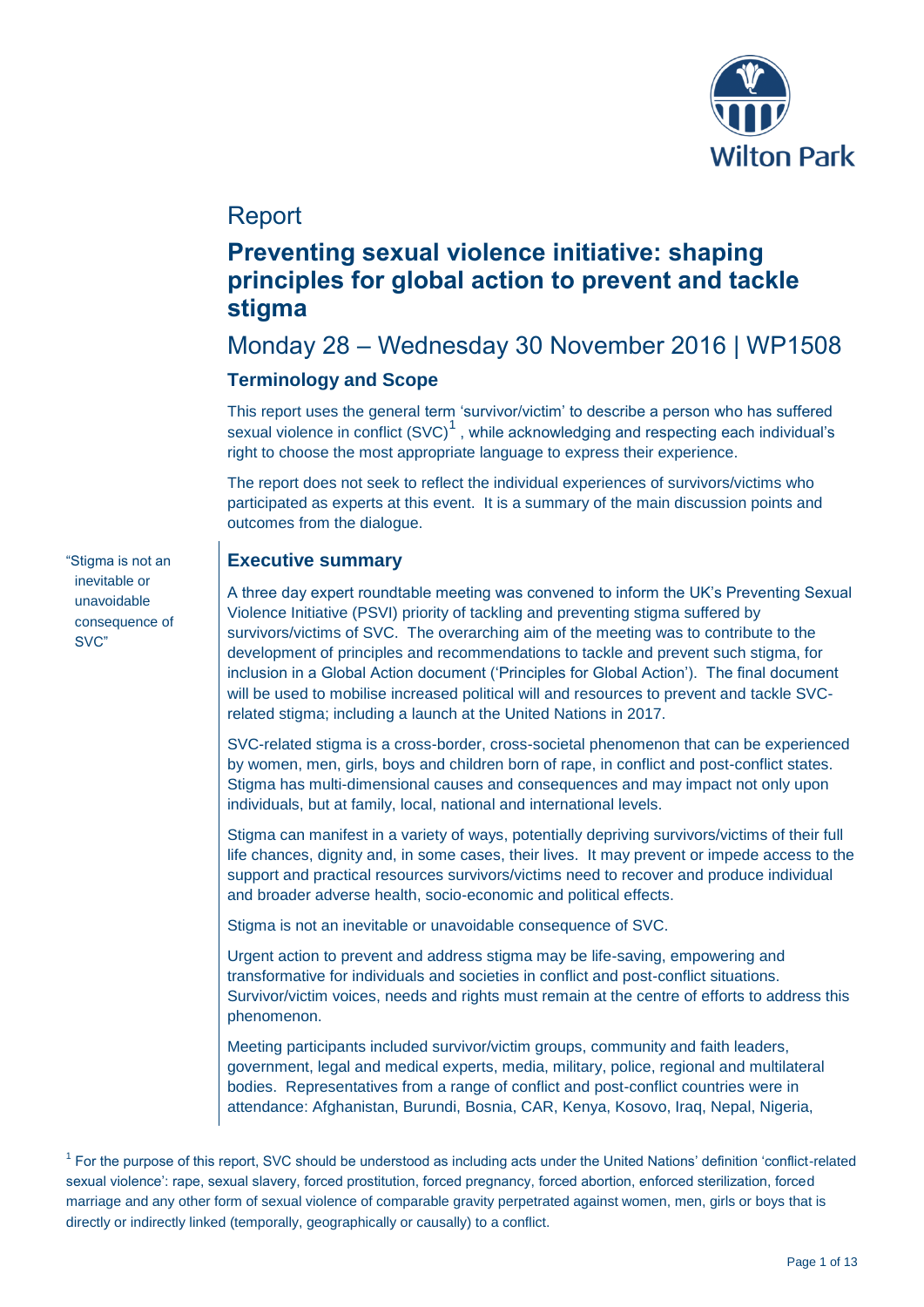"Ensure the meaningful engagement of survivors/victims at all stages of policy, programme design and decision-making processes"

Colombia, Sri Lanka, Syria, Uganda, Myanmar and the Democratic Republic of Congo. The meeting built on earlier workshops<sup>2</sup> convened in some of these countries to draw on national/local experiences, challenges and best practices in addressing stigma.

The following six draft recommendations for the Principles for Global Action to prevent and address stigma capture recurring themes and needs expressed by participants as priority issues $^3$  :

- **Global network of survivors/victims:** Create and sustain an international platform for survivors/victims, which provides a safe space to have a voice, share stories and be empowered.
- **Resourcing and sustainability:** Sustained long-term support to and resourcing of grassroots organisations that work to tackle stigma related to SVC, providing a continuum of care across humanitarian and development responses.
- **Meaningful engagement of survivors/victims:** Ensure the meaningful engagement of survivors/victims at all stages of policy, programme design and decision-making processes that affect them and their wider communities.
- **Training and education of responsible stakeholders:** Ensure training, education and awareness raising of stakeholders and duty-bearers (parents, teachers, peers, community leaders, faith leaders, media etc.) integrates knowledge of stigma in a way that is fit-for-purpose and long-term.
- **Protection and security:** Ensure that survivors/victims (inclusive of women, men, girls and boys) can access the services created for them safely and in a timely way, and that they are protected throughout the journey of recovery, reintegration, rehabilitation, and follow-ups.
- **Domesticate international policies and laws:** Ensure domestic, local law and policies comply with international human rights, humanitarian and criminal law.

#### **Background: Preventing Sexual Violence Initiative and Stigma**

- 1. Sexual Violence in conflict is an international crime and scourge of humanity whose prevalence in conflict and post-conflict countries continues to threaten international .<br>peace and security. In 2012, the United Kingdom launched the PSVI<sup>4</sup> with the goal of galvanising the international community into tackling SVC, by breaking the international silence and ending the culture of impunity.
- 2. The first Global Summit on Sexual Violence in Conflict was held in London in 2014 and convened over 120 states and other stakeholders. At the Summit, the international community condemned the use of SVC as a 'weapon of war' and denounced rape and other serious forms of sexual violence as international crimes.<sup>5</sup> One key outcome was a commitment to provide support for survivors/victims of SVC. To this end, one focus of the current PSVI campaign is on tackling and ending stigma, a 'secondary impact' of SVC which can result in survivors/victims suffering long after the initial crime, with intergenerational effects for children born of rape.

## **Defining and Conceptualising Stigma**

3. SVC is committed against women, men, girls and boys and failure to recognise this can itself create stigma. Stigma may affect such individuals and children born of rape in

 $2$  The workshops were also informed by prior NGO and PSVI Champion working group meetings.

 $3$  Participants discussed 6 of the 14 draft recommendations formulated on the final day of the conference. Meeting participants will be discussing the remaining recommendations for inclusion in the Principles for Global Action document in early 2017.

4 https://www.gov.uk/government/policies/sexual-violence-in-conflict

"Sexual Violence in conflict is an international crime and scourge of humanity whose prevalence in conflict and post-conflict countries continues to threaten international peace and security"

<sup>5</sup> https://www.gov.uk/government/uploads/system/uploads/attachment\_data/file/390742/PSVI\_post\_summit\_report\_Online2.pdf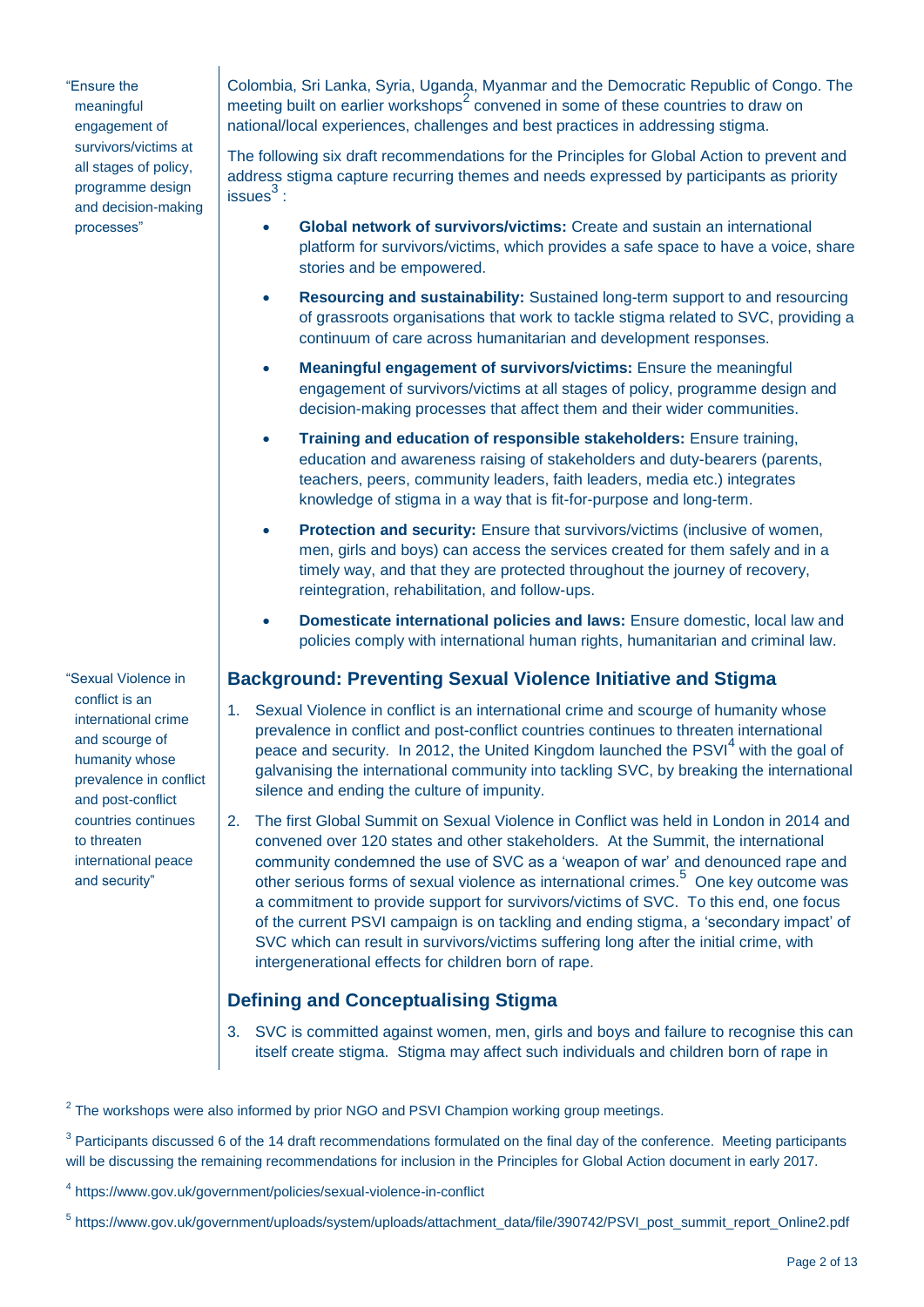"SVC is committed against women, men, girls and boys and failure to recognise this can itself create stigma"

"While there may be common elements, each individual's experience is specific to them"

"generalised propositions about stigma's effects on women, men, girls, boys, and children born of rape must be approached with caution"

different ways. It can broadly be categorised as 'external' (stigma imposed on survivors/victims by others) and 'internal' (stigma internalised by survivors/victims, including self-blame and shame).

- 4. It is neither possible nor appropriate to offer a universal definition of 'stigma'. What is understood by 'stigma' and its particular manifestations can differ across countries and communities, informed by national and localised norms and attitudes. While there may be common elements, each individual's experience is specific to them.
- 5. Participants acknowledged the moral and ethical challenges of seeking to conceptualise and address stigma and its effects. The conference itself was part of a social process which sought to define parameters, including identifying who may be at risk and consequently who needed support and resources. At any stage of efforts to construct and implement the Principles for Global Action to eliminate stigma, there is an inadvertent risk of creating or compounding it. This risk should be managed and mitigated in stakeholder contributions and policy development, alongside the inevitable scope for bias, false assumptions and stereotypes.

## **The Impact of Stigma**

## **Diversity and Intersectionality**

- 6. The experience and effects of stigma upon women, men, girls and boys can be complex and diverse. Developing successful strategies to prevent and eliminate stigma requires an understanding of pre-existing inequalities and discrimination within societies. Individuals and groups who are stigmatised before armed conflict takes place may be particularly vulnerable to both SVC and related stigma.
- 7. Policy makers and other stakeholders should apply an intersectionality lens, recognising that people can face multiple threats of discrimination and stigmatisation due to their actual or perceived identities overlapping different minority classes; for example, race, age, ethnicity, disability, sexual orientation and sexual identity.
- 8. Intersectionality can also impact on how stigma is experienced. For this reason, generalised propositions about stigma's effects on women, men, girls, boys, and children born of rape must be approached with caution.
- 9. In addition, failure to acknowledge the scope and diversity of survivors/victims and perpetrators in laws, policies and every day discourse itself produces stigma.

## **Physical, Psychological, Economic, Political and Social consequences**

- 10. Various physical, psychological, economic, political and social consequences of stigma are experienced by survivors/victims and children born of rape, across different countries. Effects are also experienced at family, local, national and international levels.
- 11. The impact of stigma includes: direct and indirect threats to the lives of survivors/victims and their families, encompassing suicide, domestic and intimate partner violence, so-called 'honour' crimes, survivor/victims returning to unsafe, at-risk environments; shame; silence; re-traumatisation; harmful impacts of long term SVCrelated health issues (e.g. sexually transmitted diseases, impotence, fistula and other damage to sexual organs, loss of interest in sexual relations, post-traumatic stress disorder (PTSD) and other mental health issues); forced pregnancy; forced abortion and forced marriage. Stigma may also result in under reporting of SVC and impunity for criminal acts.
- 12. In addition, discrimination, social exclusion, spousal or familial abandonment, infidelity, loss of individual/family educational and economic opportunities, poverty, forced prostitution and other forms of sexual exploitation including human trafficking may occur.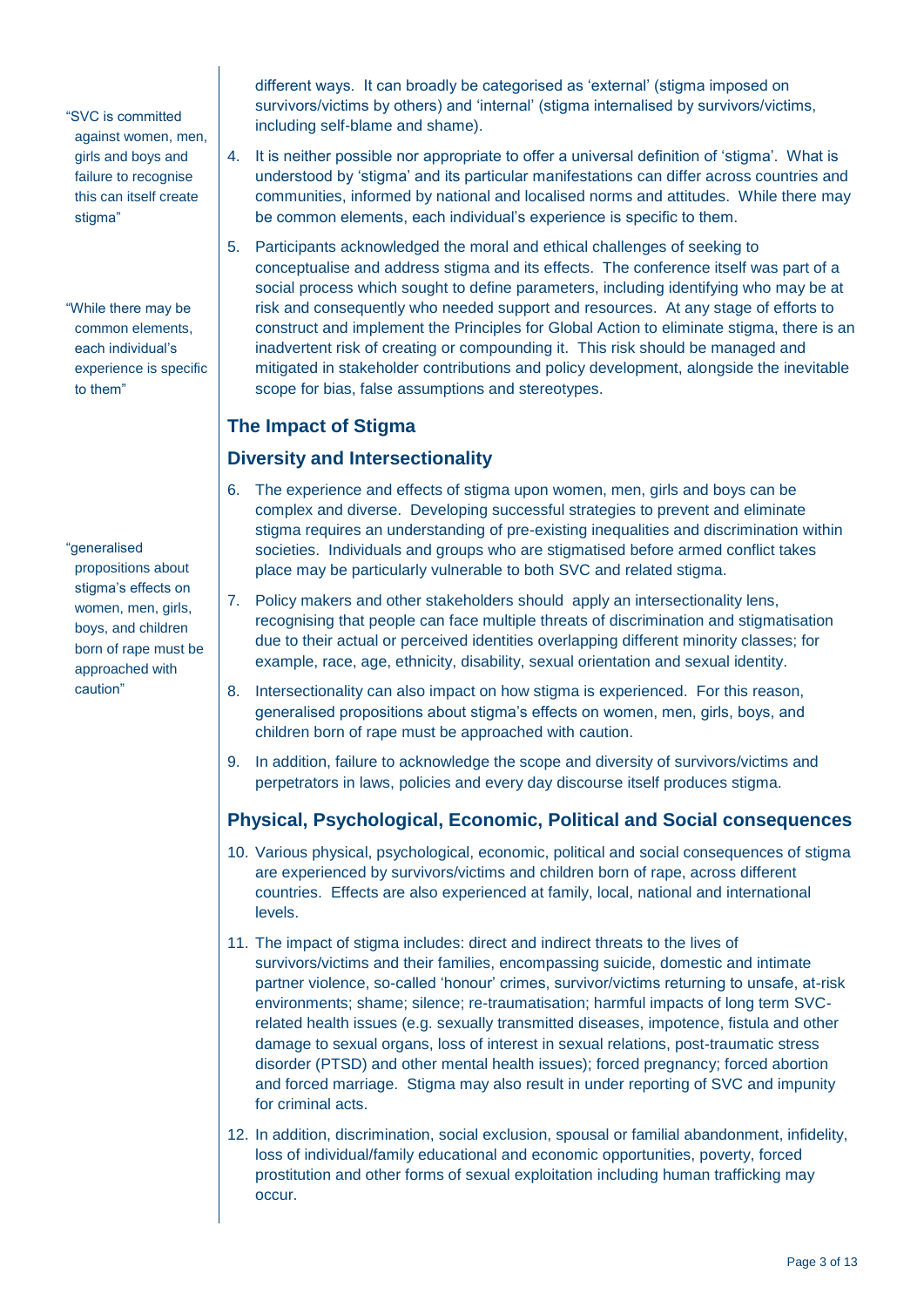"concerns were raised that children born of rape are 'falling through the cracks'"

"In Northern Iraq and Nigeria some children are being stigmatised as 'Isis babies' and 'Boko Haram' babies, respectively"

"'rape myths' propagate false ideas that victims/survivors are somehow to blame for crimes committed against them"

"Destructive stereotypes of masculinity, femininity and prejudicial cultural/religious norms regarding homosexuality also produce stigma"

- 13. General concerns were raised that children born of rape are 'falling through the cracks'. This particular group was not directly represented at the conference, but their needs were discussed. Different societies often refuse to accept and integrate children born in captivity and some babies are rejected by their traumatised mothers. Lack of access to birth registration documentation can result in unanswered questions about parentage and statelessness. Discrimination can impact on educational, other life opportunities and enjoyment of basic rights.
- 14. In Northern Iraq and Nigeria some children are being stigmatised as 'Isis babies' and 'Boko Haram' babies, respectively. Naming practices which identify children as born of rape can have harmful impacts on them throughout their lives.

## **A Multi-Dimensional Understanding and Approach**

15. An effective and comprehensive response for tackling stigma will require recognition by national authorities and the international community that the root causes and effects of stigma are multi-dimensional. Whilst the primary focus must remain on direct survivors/victims, recognition of the broader societal, national and international consequences of stigma is likely to help incentivise and mobilise political action. Stigma's wide ranging effects can include impeding or preventing conflict resolution, justice, accountability, reconciliation, development, human rights and peacebuilding.

## **The Root Causes of Stigma and its Manifestations**

- 16. Structural discrimination, societal, gender, political, cultural and religious norms and attitudes are among the root causes of stigma. In addition, they impact on the particular formation, display and consequences of stigma across countries and communities. The identities (including intersectional identities) of survivors/victims may also affect how stigma is experienced.
- 17. How can entrenched norms, patriarchal structures and hyper masculine institutional cultures be overcome and broken down? Can stigma be eliminated without addressing existing discrimination and inequalities, particularly gender inequality and 'everyday violence'? How to incentivise change for patriarchies and power holders who often benefit from the status quo?
- 18. A key resolution from the UN Security Council's Women, Peace and Security agenda (UNSCR 1820) recognises that preventing sexual violence against civilians entails debunking the myths which fuel it. The same imperative holds true for stigma prevention and elimination. For example, 'rape myths' propagate false ideas that victims/survivors are somehow to blame for crimes committed against them.
- 19. Problematic norms relating to women, men, girls and boys permeate societies, producing harmful effects upon individual survivors/victims. Religious norms can incite dangerous, false ideas that survivors/victims of SVC are sinful, generating a harmful 'victim blaming' culture which entrenches stigma.
- 20. Damaging norms which promote women as chattels, sexual objects and inferior to men allow and enable stigma. Narratives of entitled masculinity also seek to normalise and legitimise SVC. Religious/ and cultural norms can lead to rape being considered a form of 'unplanned marriage' and some women and girl survivors/victims of SVC may be forced to marry their perpetrators.
- 21. Destructive stereotypes of masculinity, femininity and prejudicial cultural/religious norms regarding homosexuality also produce stigma. They can also result in men becoming targets of SVC, sometimes motivated by the goal of creating stigma by imputing a homosexual identity to male survivors/victims. Some men have been accused of pretending to have been raped and have been arrested due to laws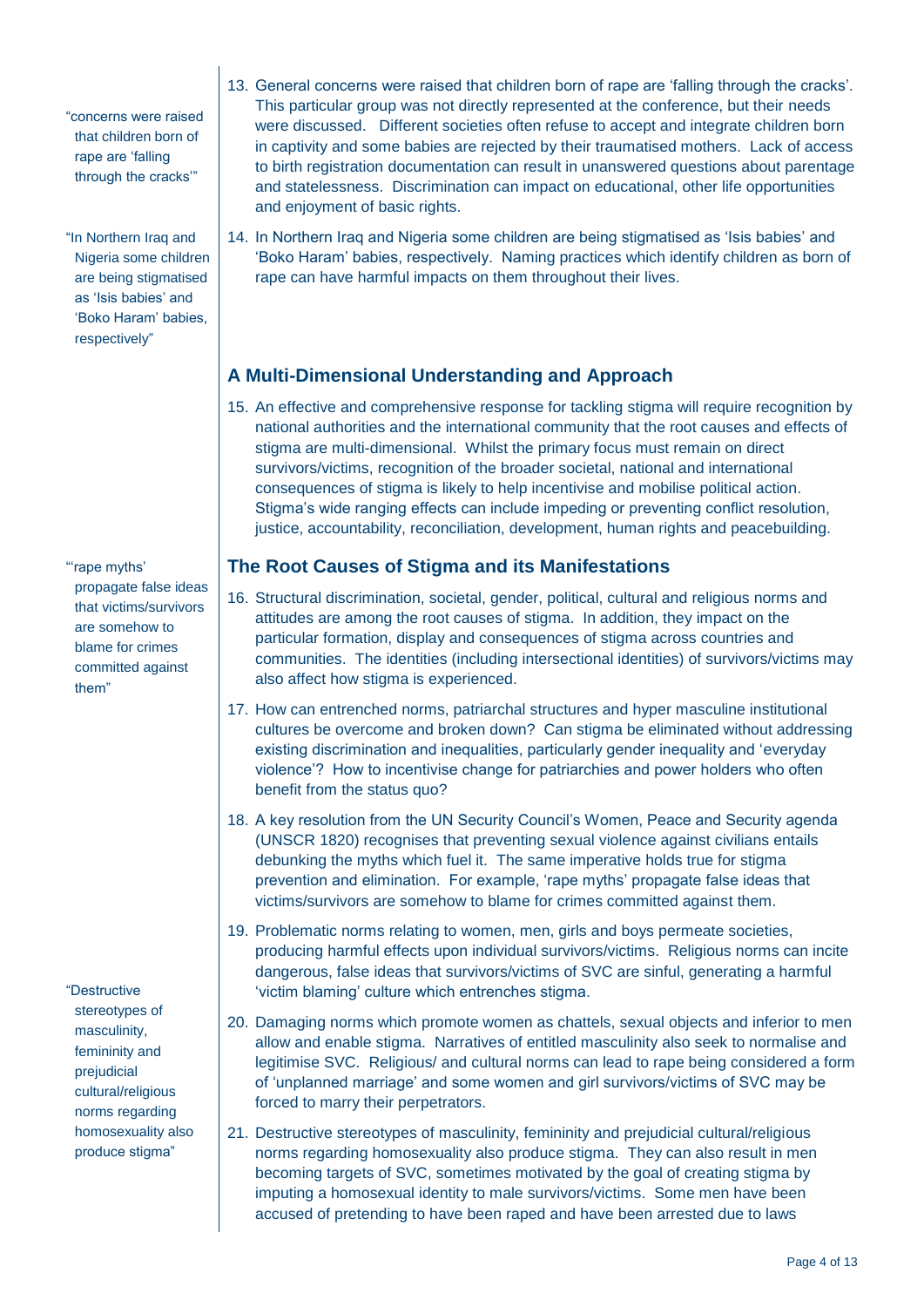criminalising homosexuality.

- 22. Dangerous ideas that sexual violence is 'cultural', rather than criminal and which seek to normalise SVC through honour/shame codes also continue to abound.
- 23. In order to tackle the root causes of stigma, intimate partner violence should be included in conversations about SVC. Otherwise, the international community risks becoming complicit in silencing and normalising such violence. Intimate partner violence cannot be artificially divorced from SVC and underlying norms which fuel both sexual violence and stigma.

#### **General Challenges in Tackling Stigma**

- 24. In addition to entrenched societal norms and behaviours, there are a number of further challenges to addressing and preventing stigma, including:
	- **Data collection:** Full empirical data about the frequency, nature and function of SVC is not currently available, in part due to under reporting. Reliable data on SVC against men is a particular challenge.
	- **Lack of awareness, expertise and training:** Untrained/ill-equipped service providers, responders and researchers may create or compound stigma through their interaction with survivors/victims. There is insufficient global expertise in the areas of child protection, gender, sexual violence against men, women, girls and boys.
	- **Maintaining principles of 'Do No Harm', confidentiality and avoiding bias:** Lack of influence of survivors/victims means such principles may not be tailored or implemented appropriately in operational environments. Structural, institutional bias and broken confidentiality can cause harm and compromise the dignity and safety of affected persons.
	- **Language:** Stigma can be created and compounded by language, including words imposing identities or narratives on survivors/victims or their experiences.
	- **Survivor/victim and perpetrator myths**: Myths which suggest that only women and civilians can be survivors/victims and obscure the reality that men and women, international forces, peacekeepers and other 'protectors' can be perpetrators, are dangerous and stigmatising.
	- **Lack of political will and civil/state coordination:** Many countries fail to address SVC and stigma as they do not want to develop reputations as 'rape capitals' or suffer the potentially negative impacts of being seen as such. The international community needs to change the calculus for state silence, denial and inaction. An undue burden is being placed on NGOs to plug the gap and there remains a disconnect between international/national/grassroots levels and a lack of civil society/government coordination.
	- **Resources:** The absence of sustained funding, limited capacity of service providers, institutional bottlenecks and equitable, needs-based distribution between international NGOs and grassroots organisations remain problematic.
	- **Greater support for Disarmament, Demobilisation and Rehabilitation (DDR) than for the survivors/victims of SVC:** Greater UN resources and political attention are being directed towards the rehabilitation and reintegration of perpetrators than to survivor/victim support.
	- **Fractured and Inconsistent approaches:** Insufficient focus on prevention and siloed short-term approaches that do not provide a continuum of care (including to refugee survivors/victims) undermine the efficacy of SVC and stigma reduction and responses. Inconsistent approaches across countries' governmental

"The international community needs to change the calculus for state silence, denial and inaction"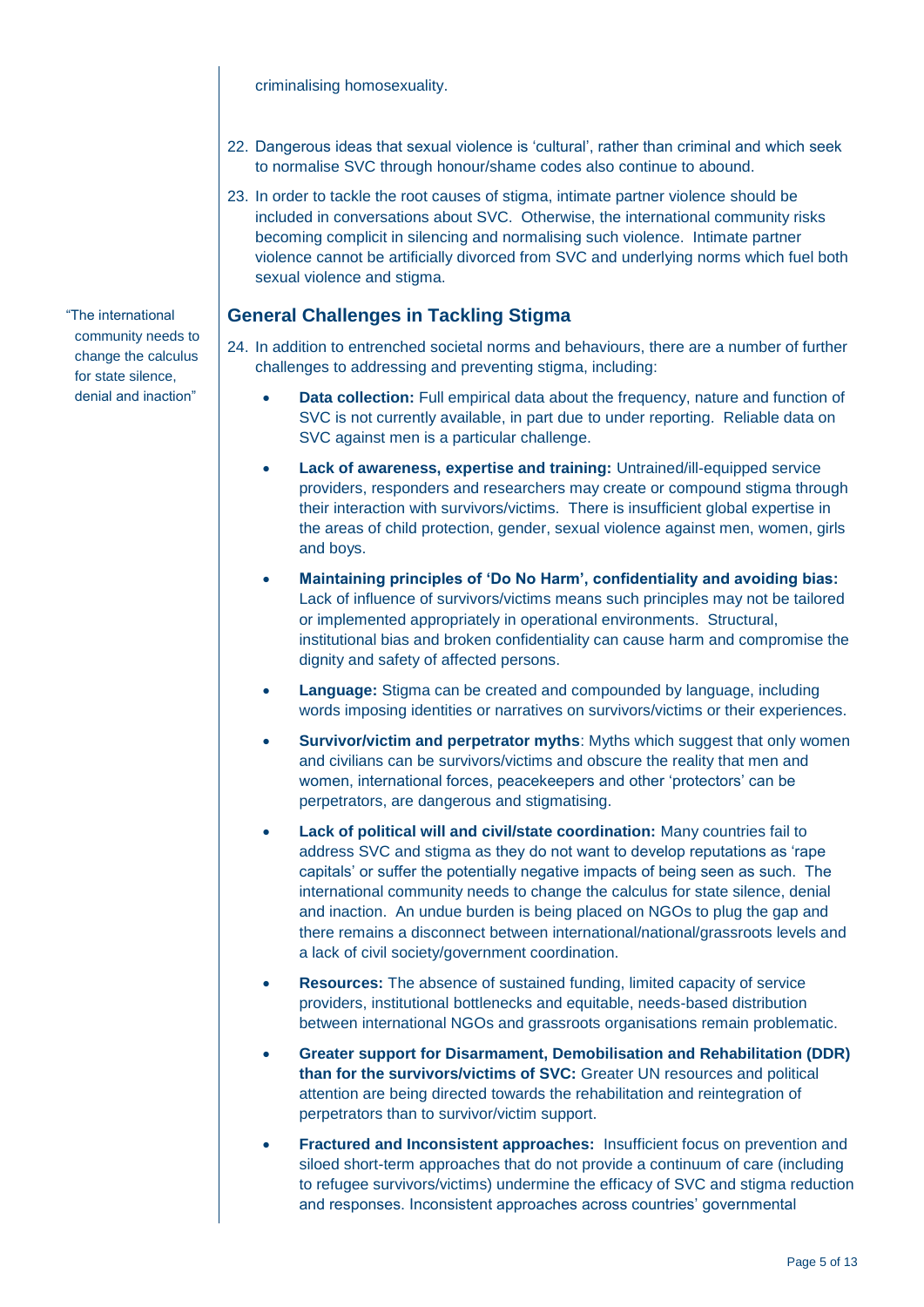departments can similarly undermine efforts.

 **Multiple legal obstacles:** These include innately discriminatory legislation, legal frameworks that tolerate certain forms of sexual violence or criminalise victims/survivors, impunity and visible and invisible barriers to justice (e.g. corrupt police/legal systems).

#### **THEMATIC DISCUSSIONS**

- 25. In breakout groups, experts explored particular challenges and potential solutions around five key themes: (i) Judicial and Legal, (ii) Police, Military and Peacekeeping, (iii) Health, (iv) Media, Education and Advocacy, (v) Faith, Community and Cultural Leaders.
- 26. People, processes and institutions which operate in the above sectors are not neutral, objective spaces; they are likely to be infused with the same norms which create and perpetuate stigma. If laws and actions of any stakeholders are to make a positive difference, negative and discriminatory norms, practices and attitudes which stigmatise or render efforts to tackle stigma nugatory must be recognised and neutralised. It is critical that all actors, across all sectors, receive informed training in approaching the issue of stigma and in ensuring that they do not create or compound it in interactions with survivors/victims.

### **JUDICIAL AND LEGAL**

- 27. Legal accountability processes may help survivors/victims on their journey towards recovery by providing psychological relief and financial compensation. They may also deter potential perpetrators and serve as an historic record of egregious crimes and subsequent justice.
- 28. However, a combination of written laws and broader policy/societal factors were identified as potential barriers to addressing stigma:
	- **Discriminatory and contradictory laws:** Laws on rape and other forms of SVC which define crimes so as to exclude men and boys as potential victims and/or women as potential perpetrators; laws which tolerate certain forms of sexual violence (e.g. marital rape) or criminalise victims/survivors e.g. 'moral crimes' criminalising women for adultery after rape or prosecuting men under laws criminalising homosexuality.
	- **Discriminatory implementation of laws:** One example is inclusive Bosnian legislation which affords reparation to all victims/survivors of sexual violence. Male survivors/victims who have claimed compensation under this law have been subject to abuse while collecting their entitlements.
	- **Lack of legal recognition/discriminatory laws for registration of children born of rape.**
	- **Unduly burdensome procedural and administrative rules.**
	- **Absence of legal rights to reparation.**
	- **Education laws** which require the names of both parents before a child can enrol at school; mothers and children may not know the name of the father who committed SVC.
	- **Harmful euphemisms** e.g. judges and other legal actors referring to SVC as a 'trauma against her honour'.
	- **Political and administrative blockages impeding survivors' access to legal rights** (e.g. in Bosnia, Republika Srpska).
	- **Corrupt judicial systems.**

"It is critical that all actors, across all sectors, receive informed training in approaching the issue of stigma"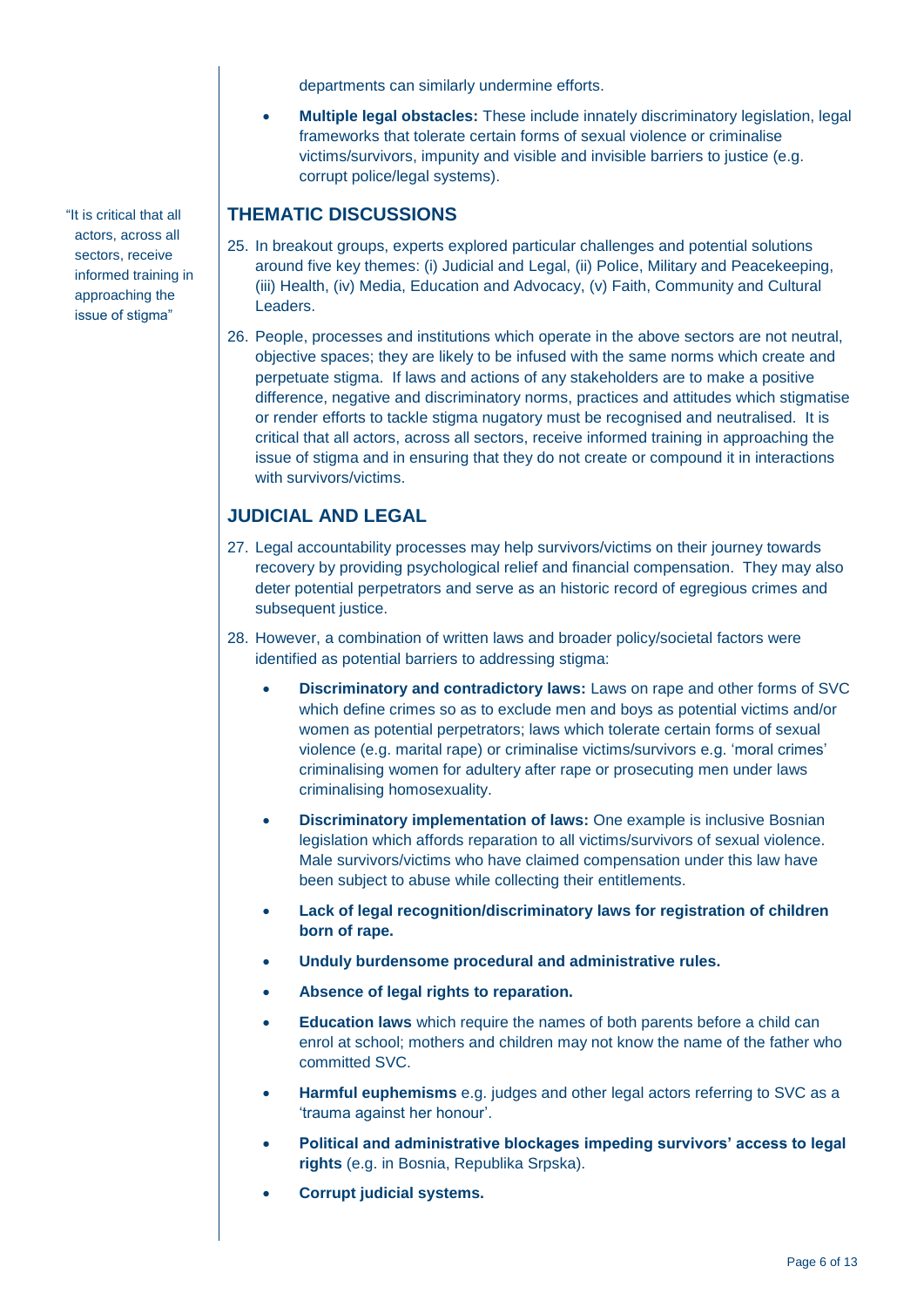"Survivors/victims must choose and give meaningful consent to participation in legal and justice processes"

- **Military jurisdiction over SVC crimes:** Military courts tend to be patriarchal, rather than gender-sensitive and lack transparency; all of which can impede meaningful justice.
- 29. Best practices/recommendations were suggested in the legal and judicial sphere, including the following:
	- **Survivor-centred access to justice:** Survivors/victims must choose and give meaningful consent to participation in legal and justice processes, which can be withdrawn at any time.
	- **International pressure:** This is critical in holding governments accountable for delivery and implementation of laws.
	- **Definitions of rape:** Laws which do not criminalise the rape of men should be amended and legislation criminalising homosexuality should be abolished.
	- **Consent:** The requirement for consent in prosecutions of SVC should be removed as situations of armed conflict are per se coercive.
	- **Implementation of General Recommendations** from the Committee monitoring the Convention on the Elimination of All Forms of Discrimination Against Women (CEDAW); e.g. No. 33 on Access to Justice and No. 30 on women in conflict prevention, conflict and post-conflict situations.
	- **Human Rights Monitoring:** Use existing International Human Rights mechanisms to record and recognise violations relating to stigma and to lobby for change; commission a study from the Office of the High Commissioner for Human Rights on the human rights impact of stigma.
	- **Burden of Proof:** Consider reversing this in prosecutions for sexual violence, in particular, to overcome the gendered notion that women lie about sex.
	- **Evidential Requirements:** Consideration should be given to the development of doctrines which do not require presentation of detailed individual evidence and place a greater emphasis on command responsibility, rather than individual consent.
	- **Incorporation of 'command responsibility'** into national laws on SVC.
	- **Transformative reparations:** Mandatory reparations should be transformative in nature, rather than restorative of harmful gender and other norms which enabled SVC and stigma.
	- **Abolish Statutes of Limitation for SVC crimes:** Trauma may prevent survivor/victims coming forward until years later.
	- **Gender Balance in Law Enforcement Processes;** including the removal of judges who do not take crimes of SVC seriously/have appropriate training in gender sensitisation.
	- **Promotion of ICC Rules and Procedure as best practice:** These prohibit questions about consent, prior and subsequent sexual history and the requirement for corroboration.
	- **Greater focus on economic, social and cultural rights:** The failure to pay due regard to the protection of such rights has led to other forms of exploitation such as prostitution.
	- **Simplify legal processes for compensation:** Compensation should flow automatically from recognition of survivor/victim status.
	- **Stigma/SVC Training** for judicial and legal actors.

"Trauma may prevent survivor/victims coming forward until years later"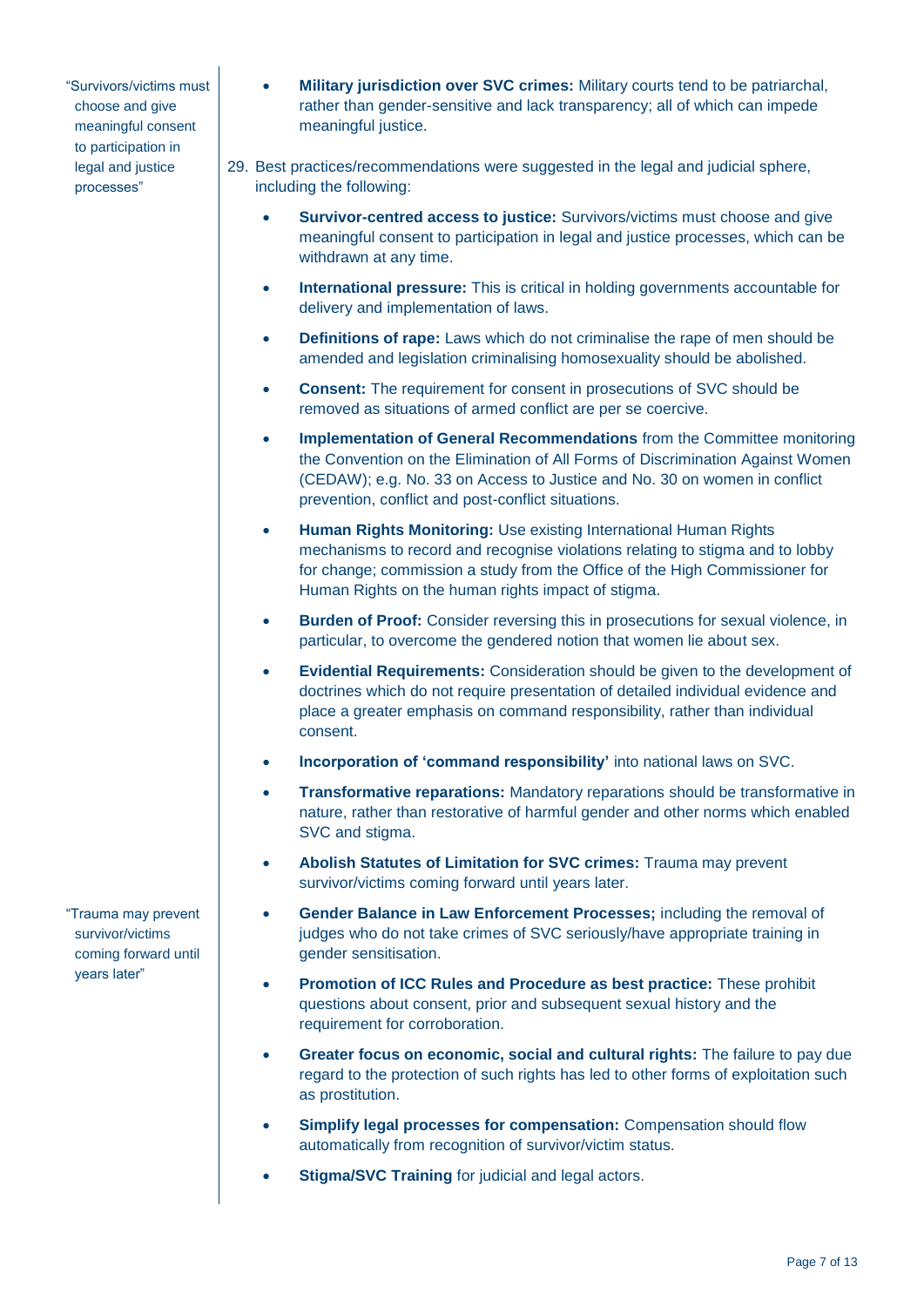"non-state armed groups engaged in armed conflict must be engaged and trained to avoid creating or compounding stigma"

### **POLICE, MILITARY, PEACEKEEPING**

- 30. Police, military and peacekeeping personnel may be among the 'first responders' survivors/victims turn to in reporting SVC and seeking support. There is a clear, overarching risk of these personnel creating and compounding stigma through lack of understanding, awareness and training. In addition, survivors/victims may not know where to report SVC perpetrated by such personnel.
- 31. Additional hurdles to overcoming both stigma and SVC were identified as including: hyper masculine leadership and institutional cultures; lack of vetting; absent or inadequate gender sensitivity/gender mainstreaming; imported cultures from national and local contexts and inadequate protection for whistle blowers.
- 32. In addition, non-state armed groups engaged in armed conflict must be engaged and trained to avoid creating or compounding stigma.
- 33. Current practices and lessons learned suggest the following best practices:
	- Cross-institutional and community wide sharing of practices which help reduce hyper masculine behaviours and norms;
	- Effective command responsibility and gender sensitive leadership;
	- Comprehensive training on avoiding the creation of stigma, at all levels of personnel;
	- Professional incentives/punishment for tacit or actual acceptance of cultures that fuel SVC and stigma.
	- Reframing terminology used in training of personnel to address implied discrimination.

## **HEALTH**

- 34. Key challenges to addressing stigma in the health sector centre around the need to provide urgent, safe, integrated, comprehensive, confidential and holistic access to services for survivors/victims. Humanitarian and development responses in conflict and post conflict situations must reflect and deliver on such needs and be survivor/victim driven. 'Holistic services' carry far less risk of creating stigma as the visible process of accessing services can itself create stigma and risks to safety. In Afghanistan, a confidential child helpline for reporting SVC has helped preserve privacy and mitigate threats.
- 35. In the absence of effective healthcare, what fills the space? Some survivors/victims are resorting to traditional medicine, which can entrench harmful norms. Continuing prejudice and survivor/victim myths have also led to a lack of tailored services for men and boys. Service providers must be able to support the full range of diverse survivor/victims of SVC.
- 36. In order to reduce the risk of internal stigma and prolonged health problems, including PTSD, consistent, sustained support for emotional, physical, psychological and socioeconomic needs should be made available.

## **MEDIA, EDUCATION AND ADVOCACY**

37. Traditional print and social media are powerful informational tools, which have the capacity to reduce and/or increase stigma. A global, cross-sector media training programme in the area of SVC and stigma should be developed and resourced. Survivor driven social media campaigns to reduce stigma may also assist, but only if appropriate in local contexts.

"In the absence of effective healthcare, what fills the space? "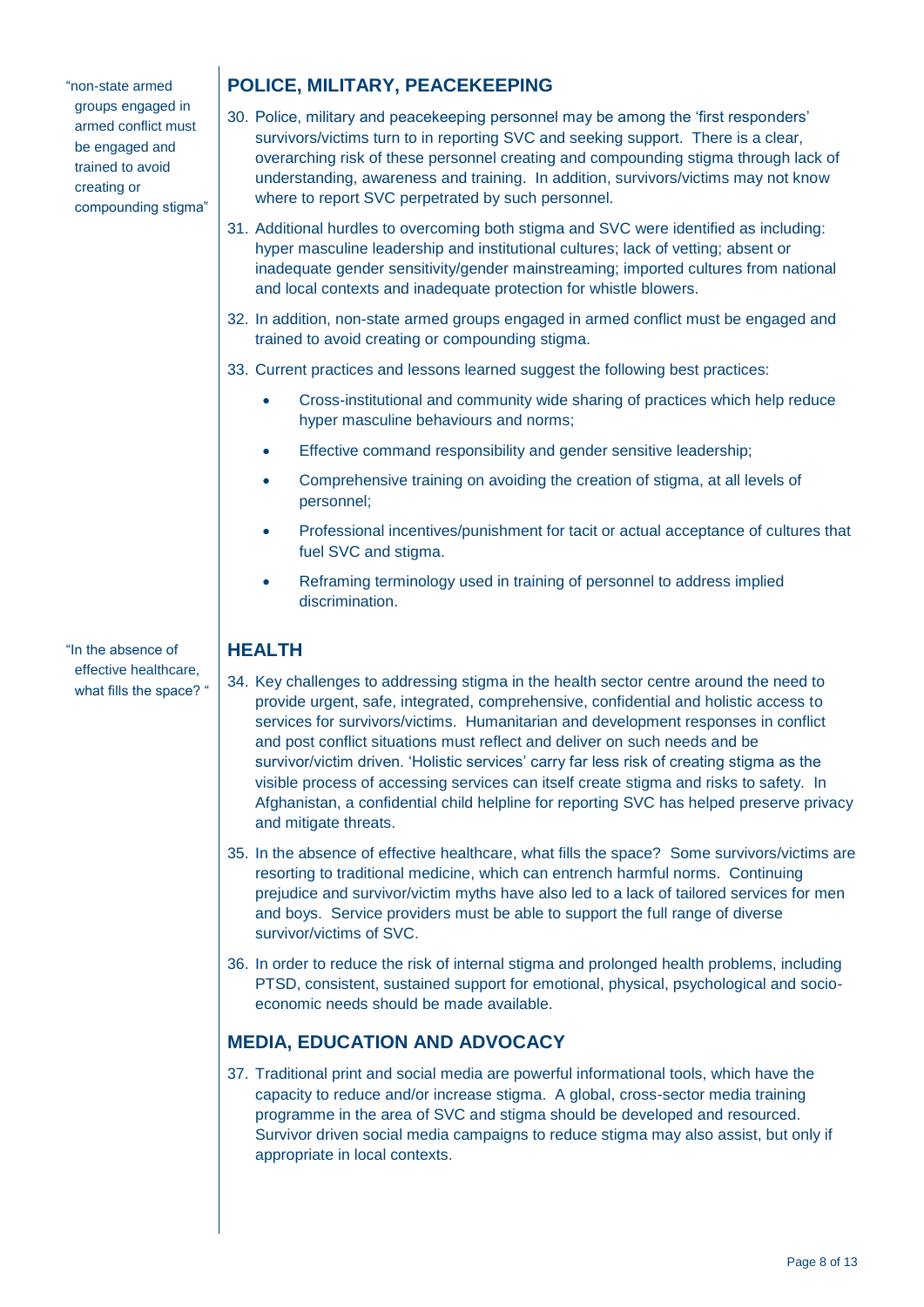"Educational programmes in schools, which openly discuss stigma and offer counselling could help stop the further entrenchment of harmful societal norms in new generations"

"Media, education and other stakeholders should engage with victims/survivors in a safe space"

"Local leaders may also face challenges in starting community conversations due to entrenched religious and cultural taboos"

"While specific country examples may serve as potential templates for others, there can be no 'one size fits all' approach"

- 38. To address the gender inequalities and violations of rights which often fuel SVC, both men and women should participate in educational programmes which challenge harmful gender norms and promote equality. Educational programmes in schools, which openly discuss stigma and offer counselling could help stop the further entrenchment of harmful societal norms in new generations.
- 39. One effective example of global education and advocacy is the UN International Day for the Elimination of Sexual Violence in Conflict. In 2015, the active, national involvement of survivors/victims from Bosnia encouraged and empowered others to come forward and receive the civil status of a survivor and the services which flow from this.
- 40. In Colombia, survivor/victim driven engagement led to a government meeting which made rape and other forms of SVC a reality which had to be addressed. This meeting informed the creation of a Gender Sub-Commission in Colombia peace negotiations.
- 41. Media, education and other stakeholders should engage with victims/survivors in a safe space in order to promote greater sensitivity and understanding in the delivery of education, advocacy and communications around SVC.

## **FAITH, COMMUNITY AND CULTURAL LEADERS**

- 42. The centrality of many faith, community and cultural leaders to community life often gives them a more powerful voice than external actors in changing societal attitudes which stigmatise.
- 43. International donors should continue to promote appropriate culturally specific methods to reduce stigma without endorsing practices which perpetuate harmful norms. There are clear tensions in this approach, as local leaders may resent the imposition of perceived 'western concepts' in their teachings, but dialogue and collaboration can help manage these.
- 44. Local leaders may also face challenges in starting community conversations due to entrenched religious and cultural taboos, such as sex being considered a private or unholy issue.

45. Examples of effective practices in reducing stigma include:

- The Supreme leader of the Yazdis welcoming of all Yazidi girls back into their Iraqi community; leading to a decrease in suicide rates within this group;
- NGOs working with the wives of faith leaders in Afghanistan to break down stigma-related taboos;
- Training of religious scholars on gender issues in Afghanistan;
- Use of scriptures/theology to find a 'mandate' for addressing stigma;
- The engagement of elders in alternative dispute resolution, the protection and reintegration of survivors/victims;
- Faith leaders' establishment of an Islamic counter narrative to Daesh in Egypt.

#### **General Effective Strategies and Best Practices**

46. A number of effective strategies and best practices have emerged from existing efforts to address and prevent stigma, some of which span the thematic areas identified above. While specific country examples may serve as potential templates for others, there can be no 'one size fits all' approach.

#### **Effective Strategies**

47. **Counselling and psychosocial support** can help address the internal stigma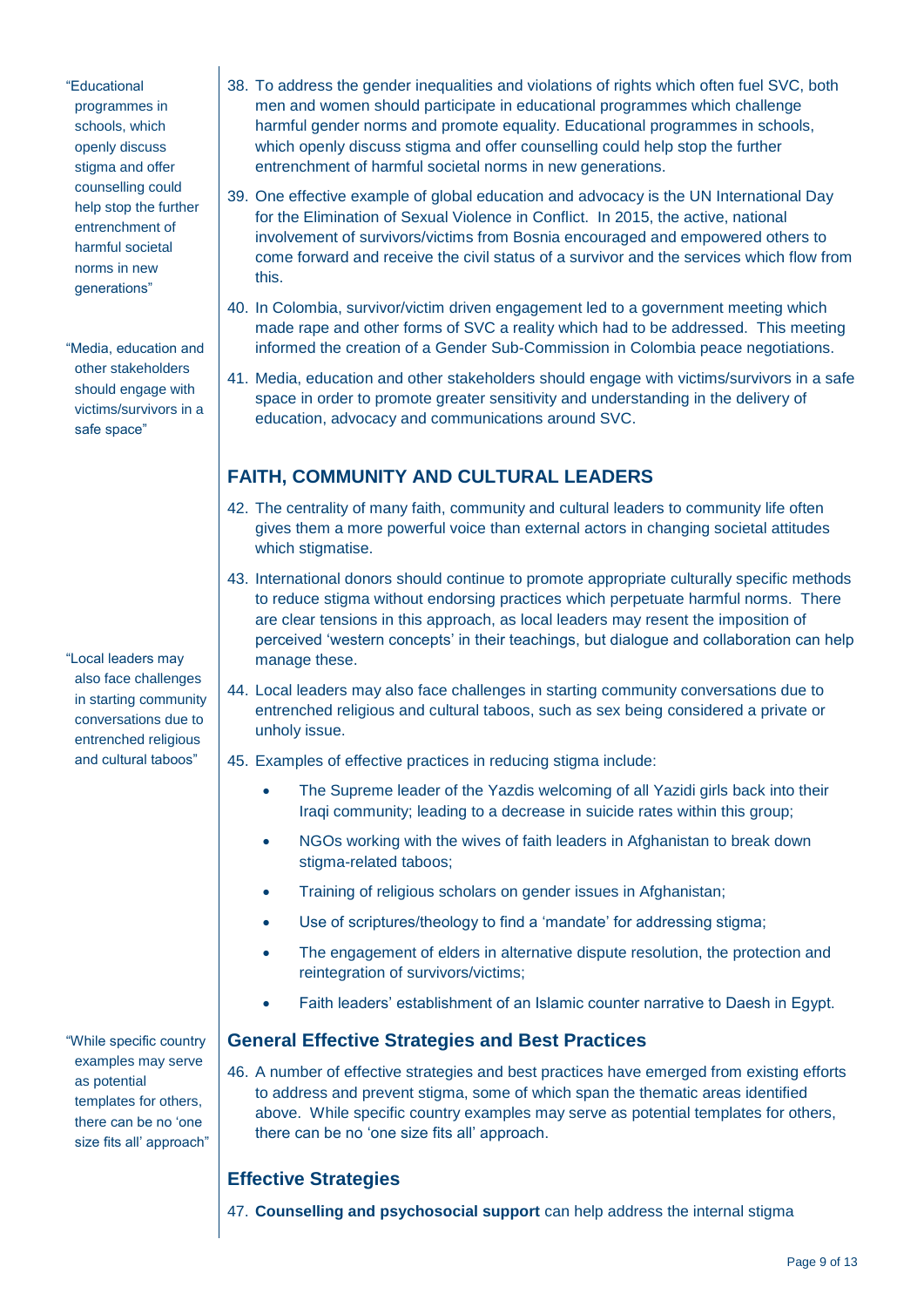"Services should not single-out survivors/victims"

experienced by survivors/victims and may have a multiplying effect.

- 48. **Survivor/Victim activism:** Through individual and group testimony and activism, survivors/victims can lead stigma prevention.
- 49. **Art, performance, populist communications and other techniques:** Such techniques can help survivors/victims to accept that they are not to blame, especially in societies with low literacy levels
- 50. **Sustained training of service providers, including training of trainers (ToT):** First responders and service providers must be appropriately vetted and receive long-term training, monitoring and mentoring that incorporates the issue of stigma and survivor/victim engagement, to ensure they do not create or compound stigma.
- 51. **Engaging community influencers:** Identify change leaders (e.g. faith, religious, community) and work with them in a peer-led approach to tackling stigma. Such leaders may facilitate belonging and acceptance and reintegration of victims/survivors within a group/community.
- 52. **Building empathy and understanding:** Anti-stigma efforts should be culturally relevant and localised.
- 53. **Integrated approaches:** A thorough mapping of actors should be conducted before designing and delivering services. Services should not single-out survivors/victims, should include the wider community and should be integrated into wider efforts around health, education, justice, reform, peacebuilding and so on (for instance, having health clinics in schools).
- 54. **International naming and shaming:** Annual UN Secretary-General Reports on Sexual Violence in Conflict seek to shift the stigma from the survivors/victims to perpetrators by 'naming and shaming' groups accused of SVC.

#### **Best Practices**

- 55. **Categorising SVC as a violent crime:** Lessons from the International Criminal Tribunal for the Former Yugoslavia underline that SVC needs to be understood as a violent crime, not resulting from 'natural' or 'inevitable' 'sexual urges'.
- 56. **Appointment of senior government advisers on sexual violence** in conflict affected countries e.g. Mme Jeannine Mabunda in the DRC.
- 57. **UNESCO Memory of the World Register:** A movement has applied to UNESCO to register the 'comfort women's' story as a story of the world; an important symbolic recognition of their experience and suffering. A similar initiative was launched following the Bosnian genocide.
- 58. **Solidarity networks** of survivors/victims have formed in Bosnia and women in DRC have developed market collectives to generate joint economic benefits.
- 59. **Voice and empowerment through storytelling and documentation.** In Colombia, some survivors/victims shared their stories with each other, broke their family silence and, assisted by university students, used the International Protocol<sup>6</sup> to document SVC crimes. Collated information has been used to lobby congress for justice.

## **UNIVERSAL PRINCIPLES FOR TACKLING STIGMA**

60. Throughout the three day dialogue, a number of recurring principles for potential inclusion in the Principles for Global Action were referenced. These include, but are not limited to: a survivor/victim centred approach, confidentiality, intersectionality, inclusivity, respect and dignity, non-discrimination, a human rights and multi-

"SVC needs to be understood as a violent crime, not resulting from 'natural' or 'inevitable' 'sexual urges'"

<sup>6</sup> https://www.gov.uk/government/uploads/system/uploads/attachment\_data/file/319054/PSVI\_protocol\_web.pdf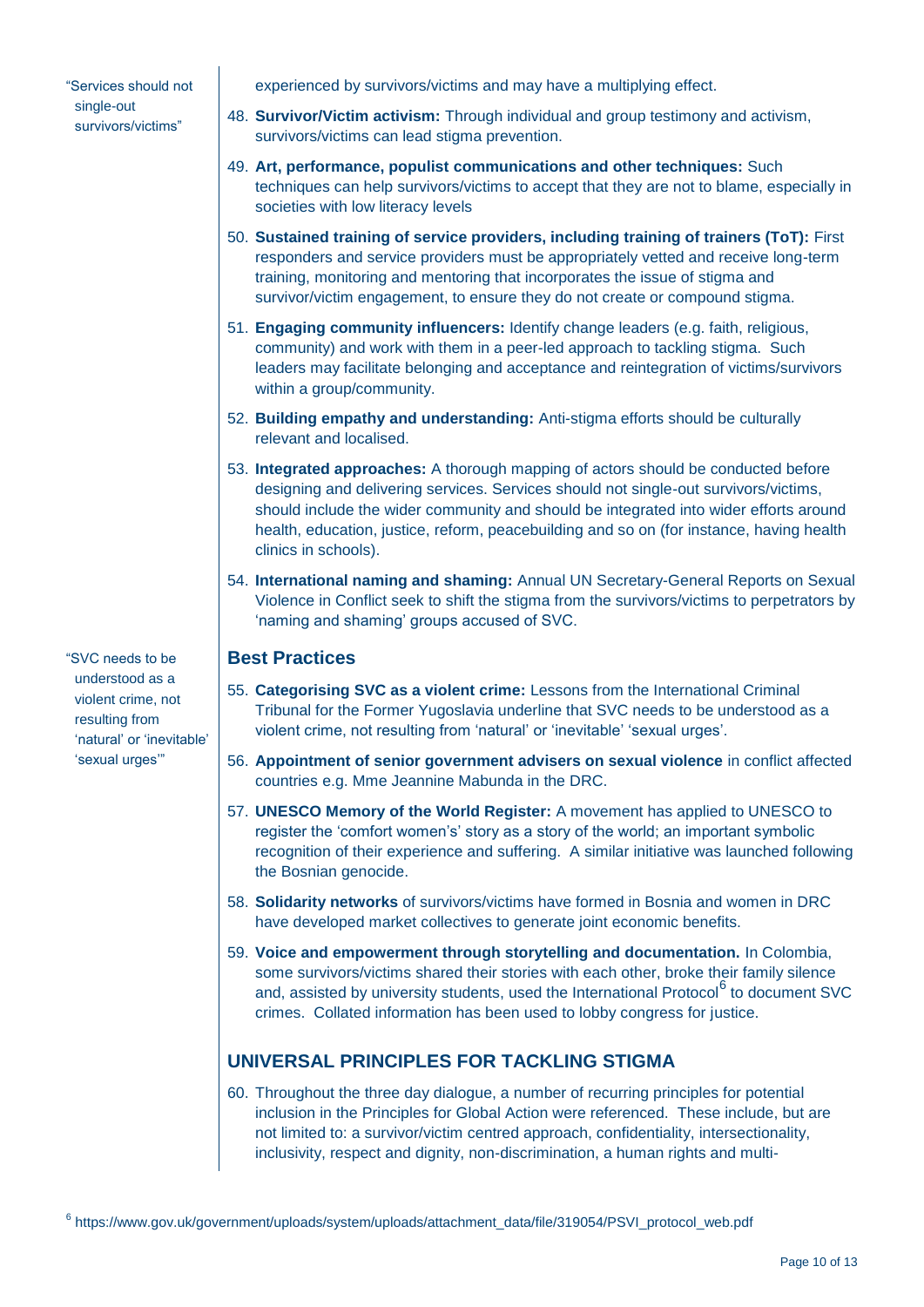dimensional approach, transformative justice and cross sector collaboration.

#### **Key Draft Recommendations**

- 61. In the closing session, stakeholders identified six key draft recommendations for further discussion, based on recurring themes and needs:
	- **Global network of survivors/victims:** Create and sustain an international platform for survivors/victims, that provides a safe space to have a voice and be empowered.
	- **Resourcing and sustainability:** Sustained long-term support and resourcing to grassroots organisations that work to tackle stigma related to SVC, that provides a continuum of care across humanitarian and development responses.
	- **Meaningful engagement of survivors/victims:** Ensure meaningful engagement of survivors/victims at all stages of policy, programme design and decision-making processes that affect them and their wider community.
	- **Training and education of responsible stakeholders:** Ensure training, education and awareness raising of stakeholders and duty-bearers (parents, teachers, peers, community leaders, faith leaders, media etc.) integrates stigma in a way that is fit-for-purpose and long-term.
	- **Protection and security:** Ensure that survivors/victims (inclusive of women, men, girls and boys) – and the services created for them - can be accessed safely and in a timely way that they are protected throughout the journey of recovery, reintegration, rehabilitation and follow-ups.
	- **Domesticate international policies and laws:** Ensure domestic, local law and policies comply with international human rights, humanitarian and criminal law.
- 62. Some experts suggested that the Global network of survivors/victims could start with collaboration between survivor/victim groups in attendance. Start-up costs could be provided by the FCO and/or other willing donors and an initial meeting should be held before June 2017.
- 63. As regards training and education of stakeholders, participants envisaged peer to peer training for a range of people including faith, cultural, community leaders, medical, police, peacekeeping and legal personnel. Principles of confidentiality, data protection, moral support/counselling and informed consent must be at the forefront of programmes and support services. Finally, a context-specific, holistic approach should be pursued in seeking to ensure that the full range of national laws and practices respect international standards and reduce, rather than produce stigma. A toolkit of best practices and lessons learned may also be useful, for a range of stakeholders.

#### **Next Steps**

- 64. This three day dialogue marks the beginning of a collaborative process which will shine an international spotlight on the urgency of preventing and tackling stigma, as well as driving through the Principles for Global Action. Expert reflections and recommendations will be considered and further developed by the Foreign and Commonwealth Office, as part of an ongoing consultation with a wide range of stakeholders, including conference participants.
- 65. It is envisaged that the Principles for Global Action will be launched at the United Nations in 2017 to mobilise greater political will and resources of member states. Specific actions will then be taken forward through political lobbying, programming and advocacy opportunities, with a particular emphasis on donor countries, international organisations and governments in focus countries.
- 66. The core goals shall remain supporting and empowering all survivors/victims of SVCrelated stigma, eradicating both SVC and its effects and paving the way for all persons